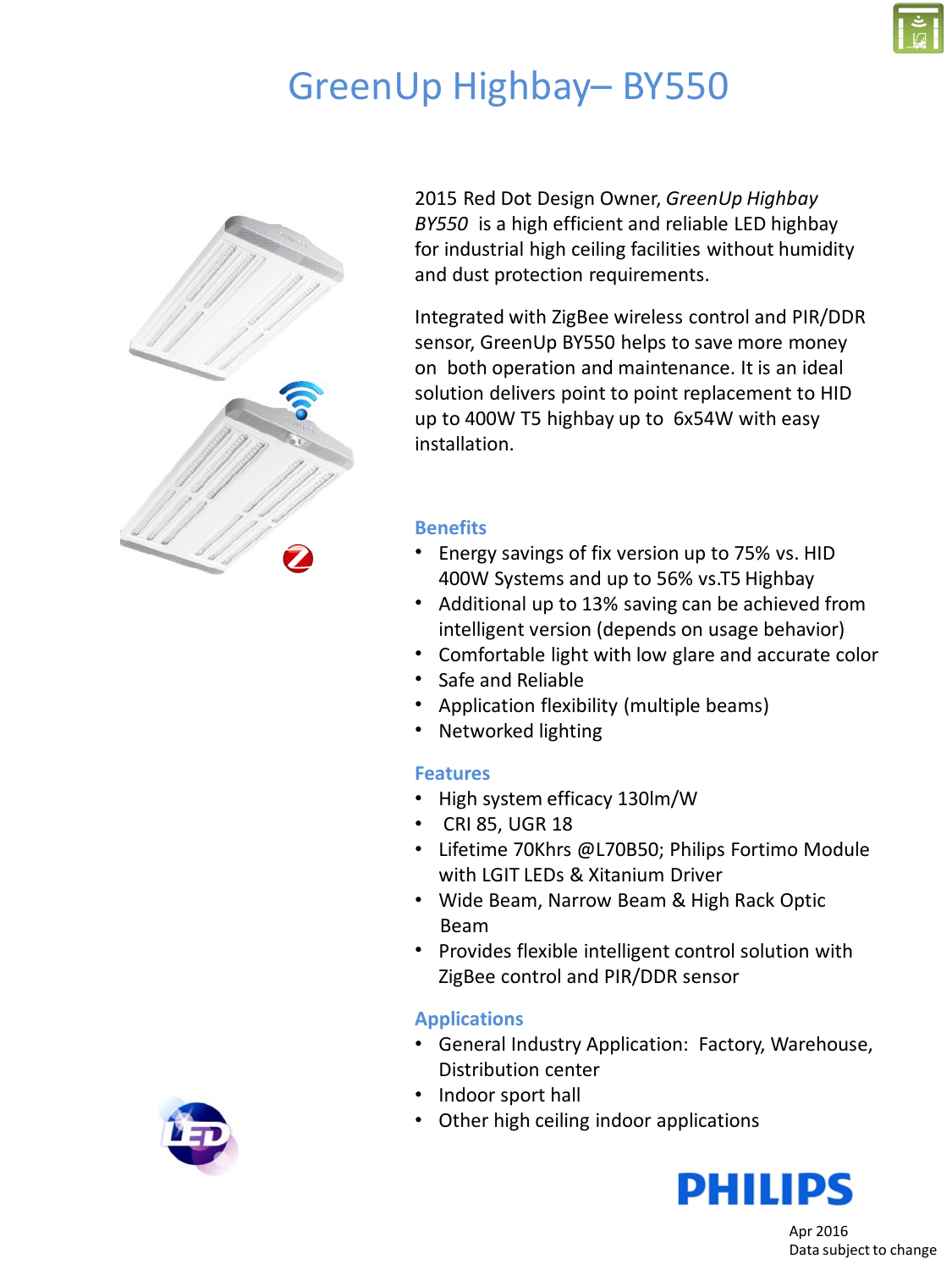



### Wireless zoning



The size, shape and location of zones can be designed to match the occupation and routing density of people and forklift, allowing optimum balancing of comfort and safety with energy saving.

Any sensor in each zone can trigger all luminaires to be on and off for employers via wireless communication.

### Motion & Daylight detector





Occupancy sensor improves energy efficiency significantly.

Daylight harvest ensures a constant working lux.

*Application illustration with Actilume 2 wireless control*

## Photometric







NB WB HRO



Apr 2016 Data subject to change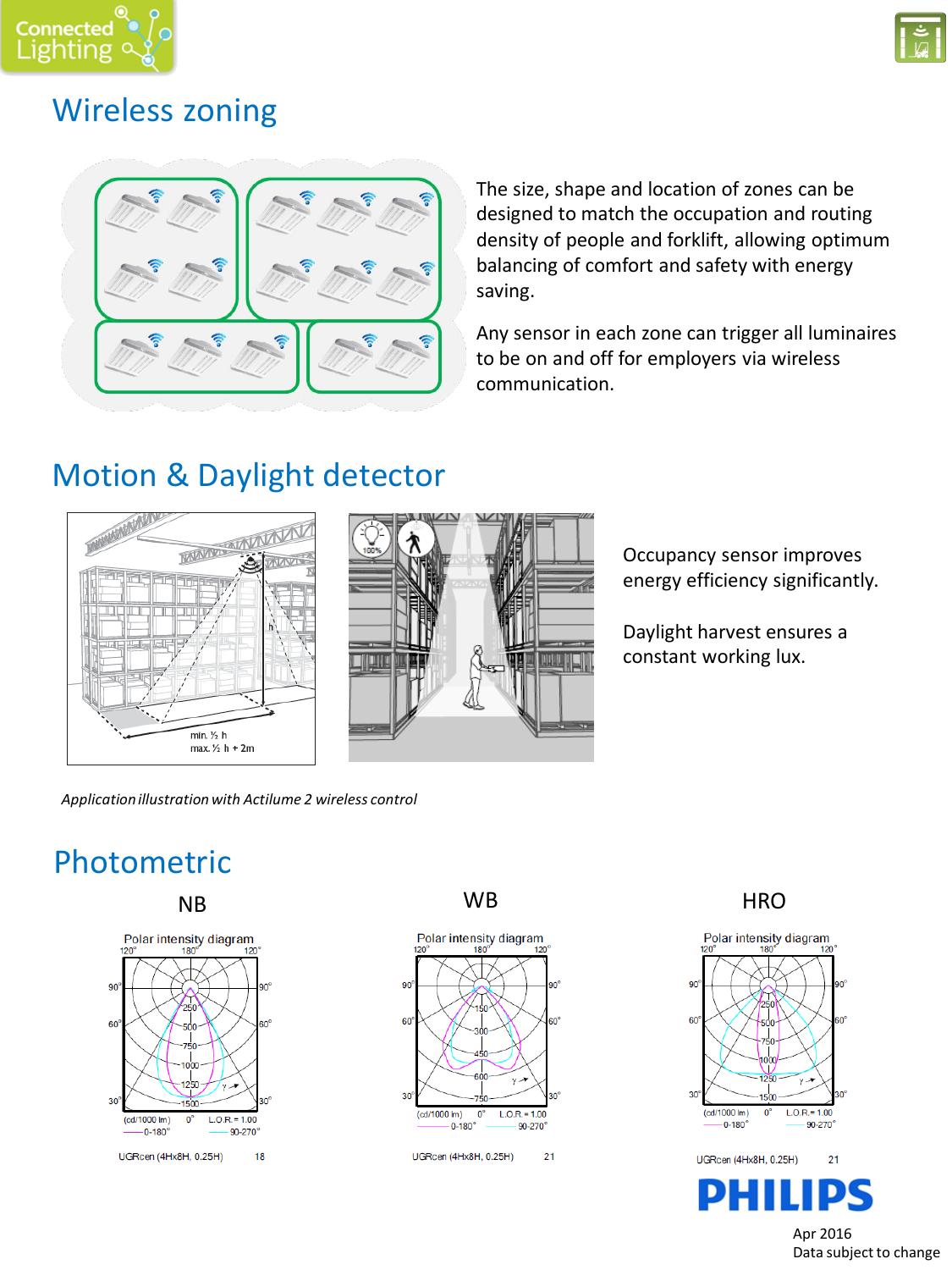

### **Product Specification**

| <b>Product family</b>    | <b>Fix/Dali</b>                                             | <b>Intelligent</b>                                                        |  |  |  |  |
|--------------------------|-------------------------------------------------------------|---------------------------------------------------------------------------|--|--|--|--|
| Product spec.            | <b>BY550P</b>                                               | <b>BY550X</b>                                                             |  |  |  |  |
| System output            | 10500/ 13650/ 21000lm                                       | 10500/ 13650/ 21000lm                                                     |  |  |  |  |
| System power             | 80/105/160W                                                 | 80/105/160W                                                               |  |  |  |  |
| System efficacy          | 130lm/W                                                     | 130lm/W                                                                   |  |  |  |  |
| Driver                   | FIXED / DALI                                                | <b>DALI</b>                                                               |  |  |  |  |
| Lifetime                 | 70000hrs                                                    | 70000hrs (life time extend to 100000hrs with<br>average 30% dimming down) |  |  |  |  |
| Control                  | no                                                          | ActiLume Wireless DALI Gen2 (effective in 10m)                            |  |  |  |  |
| Sensor                   | no                                                          | ActiLume G2 Indus Sensor H513<br>(5~12m: effective sensing height)        |  |  |  |  |
| Control features         | no                                                          | movement detection, daylight harvest, wireless<br>zoning                  |  |  |  |  |
| <b>CCT</b>               | CW (6500K)/ NW (4000K)                                      |                                                                           |  |  |  |  |
| <b>CRI</b>               | >85                                                         |                                                                           |  |  |  |  |
| <b>SDCM</b>              | <3.5 SDCM                                                   |                                                                           |  |  |  |  |
| Optic                    | WB/NB/HRO                                                   |                                                                           |  |  |  |  |
| Temperature              | -20°C~+40°C / Ta35°C                                        |                                                                           |  |  |  |  |
| Driver                   | Philips Xitanium driver                                     |                                                                           |  |  |  |  |
| Materials                | body: steel ; cover: engineering plastic ; lens: optic PMMA |                                                                           |  |  |  |  |
| Color                    | white                                                       |                                                                           |  |  |  |  |
| IP                       | <b>IP20</b>                                                 |                                                                           |  |  |  |  |
| Classification           | class I                                                     |                                                                           |  |  |  |  |
| Input voltage            | 220-240V, 50/60 Hz                                          |                                                                           |  |  |  |  |
| Power factor             | > 0.90                                                      |                                                                           |  |  |  |  |
| Installation             | Suspended                                                   |                                                                           |  |  |  |  |
| <b>Order Information</b> |                                                             |                                                                           |  |  |  |  |

| <b>Description</b>       | <b>12NC</b>  | Lumen | <b>CCT</b> | <b>Power</b> | <b>Optic</b> | <b>Control</b> |
|--------------------------|--------------|-------|------------|--------------|--------------|----------------|
| BY550P LED100/CW PSU NB  | 911401524621 | 10500 | 6500       | 80           | <b>NB</b>    | Fixed          |
| BY550P LED100/CW PSU WB  | 911401524521 | 10500 | 6500       | 80           | <b>WB</b>    | Fixed          |
| BY550P LED100/CW PSU HRO | 911401524421 | 10500 | 6500       | 80           | <b>HRO</b>   | Fixed          |
| BY550P LED100/NW PSU NB  | 911401524321 | 10500 | 4000       | 80           | <b>NB</b>    | Fixed          |
| BY550P LED100/NW PSU WB  | 911401524121 | 10500 | 4000       | 80           | <b>WB</b>    | Fixed          |
| BY550P LED100/NW PSU HRO | 911401522221 | 10500 | 4000       | 80           | <b>HRO</b>   | Fixed          |
| BY550P LED140/CW PSU NB  | 911401525221 | 13650 | 6500       | 105          | <b>NB</b>    | Fixed          |
| BY550P LED140/CW PSU WB  | 911401525121 | 13650 | 6500       | 105          | <b>WB</b>    | Fixed          |
| BY550P LED140/CW PSU HRO | 911401525021 | 13650 | 6500       | 105          | <b>HRO</b>   | Fixed          |
| BY550P LED140/NW PSU NB  | 911401524921 | 13650 | 4000       | 105          | <b>NB</b>    | Fixed          |
| BY550P LED140/NW PSU WB  | 911401524821 | 13650 | 4000       | 105          | <b>WB</b>    | Fixed          |
| BY550P LED140/NW PSU HRO | 911401524721 | 13650 | 4000       | 105          | HRO          | Fixed          |
| BY550P LED200/CW PSU NB  | 911401522121 | 21000 | 6500       | 160          | <b>NB</b>    | Fixed          |
| BY550P LED200/CW PSU WB  | 911401522021 | 21000 | 6500       | 160          | <b>WB</b>    | Fixed          |
| BY550P LED200/CW PSU HRO | 911401521921 | 21000 | 6500       | 160          | <b>HRO</b>   | Fixed          |
| BY550P LED200/NW PSU NB  | 911401522321 | 21000 | 4000       | 160          | <b>NB</b>    | Fixed          |
| BY550P LED200/NW PSU WB  | 911401525421 | 21000 | 4000       | 160          | <b>WB</b>    | Fixed          |
| BY550P LED200/NW PSU HRO | 911401525321 | 21000 | 4000       | 160          | <b>HRO</b>   | Fixed          |



Apr 2016 Data subject to change